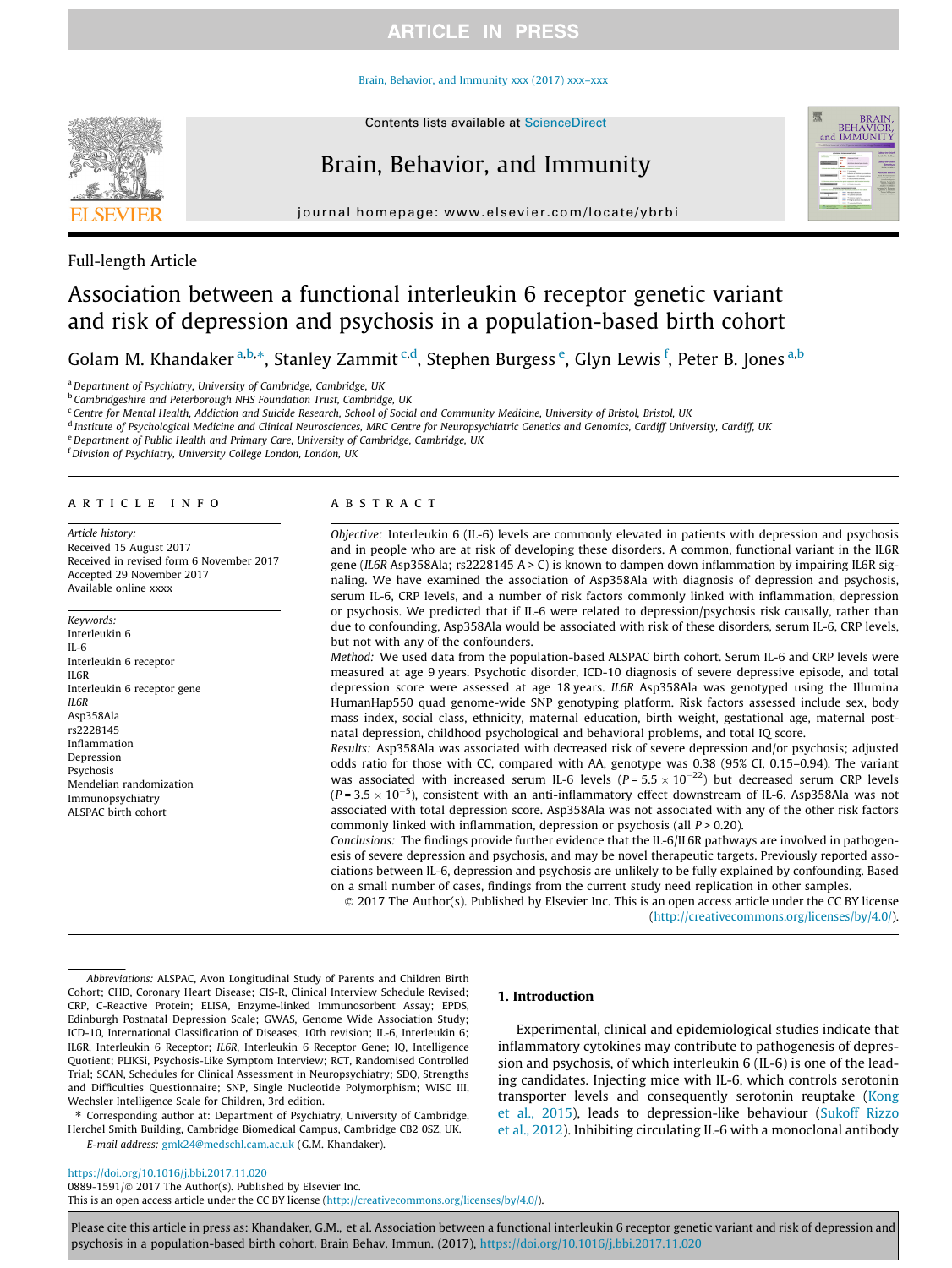prevents depression-like behaviour in mice following exposure to stress [\(Hodes et al., 2014](#page-7-0)). In healthy volunteers, inflammationinduced mood deterioration and associated changes in the subgenual cingulate activity and mesolimbic connectivity are mediated by circulating IL-6 levels [\(Harrison et al., 2009](#page-7-0)). In patients with depression ([Dowlati et al., 2010; Goldsmith et al., 2016;](#page-7-0) [Haapakoski et al., 2015; Howren et al., 2009\)](#page-7-0) and psychosis ([Miller et al., 2011; Miller et al., 2013; Potvin et al., 2008;](#page-8-0) [Upthegrove et al., 2014\)](#page-8-0) who are acutely unwell, concentrations of IL-6 and other inflammatory markers are elevated compared with controls, which tend to normalize after recovery but continue to be elevated in treatment resistant patients ([Goldsmith et al.,](#page-7-0) [2016; Maes et al., 1997; O'Brien et al., 2007](#page-7-0)). Treatment with a monoclonal antibody against IL-6 receptor (IL6R) may improve symptoms of depression ([Kappelmann et al., 2016](#page-7-0)) and schizophrenia [\(Miller et al., 2016\)](#page-8-0).

Epidemiological studies based on prospective cohorts suggest, higher IL-6 levels are associated with cognitive symptoms of depression [\(Gimeno et al., 2009](#page-7-0)) and depression severity subsequently [\(Khandaker et al., 2014](#page-7-0)). Our work based on a population-based prospective birth cohort indicates that higher levels of IL-6 in childhood at age 9 years are associated with increased risks of developing depressive and psychotic symptoms subsequently in early-adulthood at age 18 years in a linear, doseresponse fashion [\(Khandaker et al., 2014](#page-7-0)). Elevated IL-6 levels in childhood are also associated with persistent depressive symptoms subsequently during the second decade of life ([Khandaker et al.,](#page-7-0) [2017\)](#page-7-0). Confounding is an important alternative explanation for epidemiological observations. Although evidence for associations between IL-6, depression and psychosis remained after controlling for a number of potential confounders, residual confounding from unmeasured factors still might account for these associations.

We have carried out a targeted genetic association analysis to examine whether association between serum IL-6 levels, depression and psychosis are consistent with a causal role of inflammation in these disorders or whether these associations could be explained by confounding (see below). To this end, we have focused on a common, functional single nucleotide polymorphism (SNP) in the IL6R gene (IL6R Asp358Ala; rs2228145 A > C; formerly known as rs8192284), which is known to regulate IL-6 bioactivity. Cell-based experiments have previously shown that the minor 358Ala allele decreases inflammatory activity by reducing surface expression of IL6R on CD4 + T lymphocytes and monocytes, which results in decreased responsiveness of cells to IL-6 [\(Ferreira et al.,](#page-7-0) [2013; Reich et al., 2007\)](#page-7-0). The variant is associated with higher levels of IL-6 but lower levels of CRP, and is protective for a number of physical illnesses associated with inflammation such as coronary heart disease (CHD) [\(Collaboration et al., 2012; Swerdlow](#page-7-0) [et al., 2012](#page-7-0)) and type-1 diabetes [\(Ferreira et al., 2013\)](#page-7-0). The variant is also associated with decreased risk of schizophrenia ([Kapelski](#page-7-0) [et al., 2015\)](#page-7-0). However, to our knowledge no study has examined the association between Asp358Ala and depression. Furthermore, associations between Asp358Ala and circulating IL-6 and CRP levels have been observed in adults [\(Collaboration et al., 2012\)](#page-7-0), but we are not aware of any studies examining these associations in childhood.

Based on findings from previous studies, we hypothesized that Asp358Ala would be associated with elevated serum IL-6 but decreased serum CRP levels at age 9 years, and with decreased risks of depression and psychosis at age 18 years in the ALSPAC birth cohort. We also examined the relationship between Asp358Ala and a number of risk factors commonly linked with inflammation, depression or psychosis (e.g., age, sex, social class, ethnicity, body mass index, IQ). If the variant were associated with IL-6, CRP, depression, and psychosis, but not with the confounders, this would indicate that the variant affects psychiatric risk by alter-

ing levels of inflammation. This would also indicate that previously reported associations between IL-6, depression and psychosis are unlikely to be fully explained by confounding (see discussion). In addition to using depression as continuous measure, we examined risk of severe depression defined according to ICD-10 criteria ([WHO, 1992](#page-8-0)). This is because focusing on severe illness can increase the likelihood of detecting genetic associations for depression by reducing phenotypic heterogeneity [\(Converge Consortium,](#page-7-0) [2015\)](#page-7-0). We also calculated risk of severe depression and/or psychosis; we considered severe depression and psychosis together due to their phenotypic and aetiological overlap (see discussion), and to increase statistical power.

### 2. Materials and methods

#### 2.1. Description of cohort and sample

The ALSPAC birth cohort comprises 14,062 live births from pregnant women resident in county Avon, a geographically defined region in southwest of England, with expected dates of delivery between April 1991 and December 1992 ([http://www.bristol.ac.](http://www.bristol.ac.uk/alspac/) [uk/alspac/](http://www.bristol.ac.uk/alspac/)). Parents completed regular postal questionnaires about all aspects of their child's health and development from birth. Since age 7, the children attended an annual assessment clinic during which they participated in various face-to-face interviews and physical tests. Samples sizes for the associations examined vary because assessments for IL6R genotype, serum IL-6 concentration at 9 years, serum CRP concentration at 9 years, depression at 18 years, and psychosis at 18 years were completed on different numbers of participants. We used the maximum available data to test each association (see Tables).

#### 2.2. Assessments of depression at age 18 years

The computerised version of the Clinical Interview Schedule Revised (CIS-R) was self-administered by cohort participants in assessment clinics at average age  $17.8$  years (SD = 0.38). The CIS-R is a widely used, standardized tool for measuring common mental disorders in large community samples [\(Lewis et al., 1992](#page-7-0)). In the UK, CIS-R has been used in National Psychiatric Morbidity Survey, a household survey on 10,000 individuals representative of the UK population, in 1993 and 2007 ([Jenkins et al., 1997; Spiers et al.,](#page-7-0) [2011\)](#page-7-0). The CIS-R is a fully structured assessment, suitable for trained social survey interviewers and does not require any expert knowledge on the part of the interviewers. As such, it can also be administered using personal computers in which the subjects self-complete the questionnaire [\(Lewis, 1994](#page-7-0)).

The CIS-R elicits responses to 14 symptoms of depression experienced in past week, and provides a diagnosis of depression according to ICD-10 criteria. We used severe depressive episode defined according to ICD-10 criteria as the main outcome. In addition, we used CIS-R total depression score as a continuous outcome measure. Total depression score ranged from zero to 21, which was calculated by summing symptom scores for depression, depressive thoughts, fatigue, concentration, and sleep problems.

### 2.3. Assessments of psychotic disorder at age 18 years

Psychotic symptoms were identified through the face-to-face, semi-structured Psychosis-Like Symptom Interview (PLIKSi) conducted by trained psychology graduates in assessment clinics, and were coded according to the definitions and rating rules for the Schedules for Clinical Assessment in Neuropsychiatry (SCAN) ([WHO, 1994](#page-8-0)). The PLIKSi has good inter-rater and test-retest reliability (both kappa = 0.8) ([Zammit et al., 2013\)](#page-8-0). Psychotic symptoms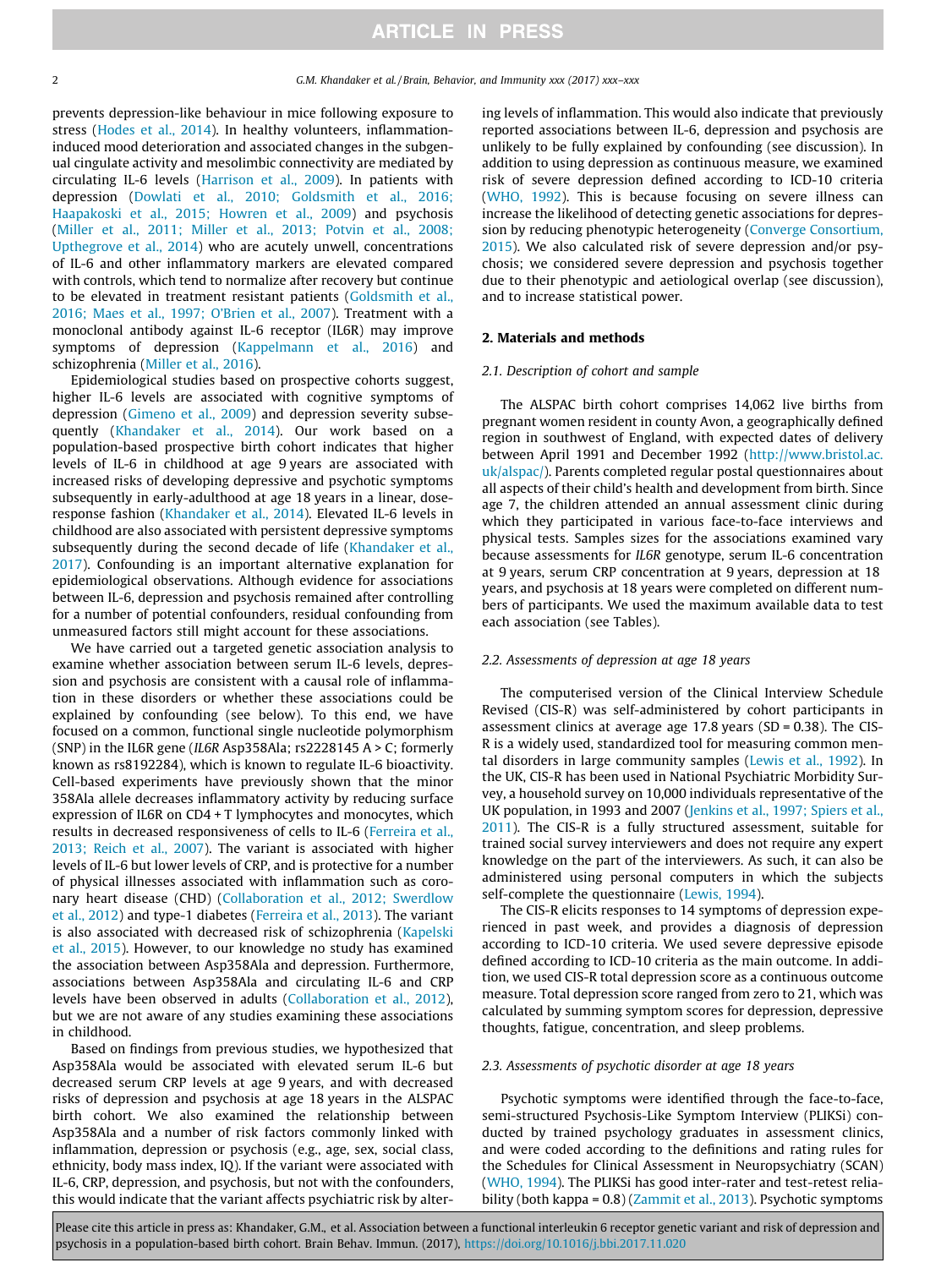covering the three main domains of 'positive' psychotic symptoms occurring since age 12 were elicited: hallucinations (visual, auditory); delusions (spied on, persecution, thoughts read, reference, control, grandiosity, other); thought interference (insertion, withdrawal, broadcasting). After cross-questioning, interviewers rated symptoms as not present, suspected, or definitely psychotic. For suspected or definite symptoms, interviewers also recorded frequency; impact on affect, social function, educational/ occupational function; help seeking; and attributions, such as fever, hypnopompic/ hypnogogic state, or drugs. Based on these data, an operational definition of psychotic disorder was created as the presence of definite psychotic symptoms not attributable to the effects of sleep/fever, and where the symptom: (1) occurred at least once per month over the past six months, and, (2) caused severe distress, or had a very negative impact on social/occupational function, or led to help-seeking from a professional source ([Zammit et al., 2013\)](#page-8-0).

## 2.4. Measurement of serum IL-6 and CRP concentrations at age 9 years

Blood samples were collected at non-fasting state at average age 9.9 years (SD = 0.32), immediately spun and frozen at  $-80$  °C. Inflammatory markers were assayed in 2008 after a median of 7.5 years in storage with no previous freeze-thaw cycles during this period. IL-6 was measured by enzyme-linked immunosorbent assay (ELISA) (R&D systems, UK), and high sensitivity CRP by automated particle-enhanced immunoturbidimetric assay (Roche UK). All inter-assay coefficients of variation were <5%. The minimum detection limit for IL-6 was 0.007 pg/mL, and that for CRP was 0.01 mg/L. This represents the lowest measureable analytic level that can be distinguished from zero. In the total sample with valid inflammatory marker data at age 9 years, IL-6 values ranged from 0.007 to 20.051 pg/mL (N = 5076), and CRP values ranged from 0.01 to 67.44 mg/L (N = 5086).

## 2.5. IL6R SNP selection and genotyping

The study focused on a specific functional genetic variant (Asp358Ala; rs2228145) because it is well characterised with regards to its effect on IL6R signaling. Asp358Ala impairs classic IL6R signaling, and hence, dampen inflammation by reducing membrane bound IL6R levels [\(Ferreira et al., 2013\)](#page-7-0). Previous studies have reported associations between Asp358Ala (or variants closely linked with it) and circulating inflammatory markers ([Collaboration et al., 2012; Reich et al., 2007\)](#page-7-0), CHD ([Collaboration](#page-7-0) [et al., 2012; Swerdlow et al., 2012](#page-7-0)), and auto-immune diseases such as type-1 diabetes ([Ferreira et al., 2013](#page-7-0)). In total, 9912 unselected participants from the ALSPAC birth cohort were genotyped using the Illumina HumanHap550 quad genome-wide SNP genotyping platform by 23 and Me subcontracting the Wellcome Trust Sanger Institute, Cambridge, UK and the Laboratory Corporation of America, Burlington, NC, USA. After extensive quality control, high quality genotype data were available from 8355 participants (84% of those genotyped); rs2228145 was directly genotyped on the array. The variant was in Hardy-Weinberg equilibrium (observed frequencies for the common homozygotes (AA), heterozygotes (AC), and rare homozygotes (CC) genotypes were 2892, 4000 and 1463, respectively; Chi-squared = 1.55; df = 1;  $P = 0.213$ ). We reexamined the association of rs2228145 with severe depression and psychosis by excluding participants who were related (identity-by-descent/ IBD cut off = 0.05).

## 2.6. Assessment of potential confounders

For each variable, age of assessment and available sample size used to examine association with Asp358Ala have been presented in the results section. Briefly, birth weight, gestational age and sex were recorded at birth. Body mass index (weight in kg divided by height in meter squared) was assessed around blood collection for IL-6 assay. Age at psychiatric assessment for depression and psychosis at 18 years was recorded in months. As per the UK Office of National Statistics classification system, father's social class was recorded in six categories: I, II, III non-manual, III manual, IV, V (in descending order with professionals and higher managerial workers representing social class I). Mother's highest educational achievement was recorded in four groups (secondary school, vocational qualification, O level, A level, degree). Ethnicity was coded as a categorical variable with the British White group comprising 97.4% of the sample. Mother's postnatal depression was measured by the self-report Edinburgh Postnatal Depression Scale administered at 8 weeks postpartum ([Cox et al., 1987\)](#page-7-0). IQ was measured by the Wechsler Intelligence Scale for Children (WISC III, 3rd UK edition) at age 8 years [\(Wechsler et al., 1992\)](#page-8-0). Mothers completed the parent version of the Strengths and Difficulties Questionnaire (SDQ) when the study child was 7 years old. The SDQ is an age appropriate, valid and reliable tool for measuring psychological and behavioural problems in young children ([Goodman, 1997\)](#page-7-0).

### 2.7. Statistical analysis

We used logistic regression to examine the relationship between IL6R genotype and the outcomes of severe depression, psychosis, and severe depression and/or psychosis, coded as binary variable. Odds ratios (ORs) for each outcome were calculated for participants with AC and CC genotype, compared with AA genotype. The regression models were adjusted for sex, body mass index, ethnicity, father's social class, and mother's highest educational qualification. We used linear regression to examine the relationship between CIS-R total depression score (continuous variable) and IL6R genotype. In addition, we used one-way analysis of variance to compare mean total depression score among three groups defined according to IL6R genotype. We used independent sample Kruskal Wallis test to compare distributions of total depression scores among these groups.

The association between IL6R genotype and serum IL-6, CRP concentrations (natural log-transformed values) was examined using linear regression. For the associations between IL6R genotype and psychiatric risk factors: one-way analysis of variance and linear regression were was used for continuous variable (age, birth weight, gestational age, body mass index, mother's Edinburgh postnatal depression score at 8 weeks postpartum, Strengths and Difficulties Questionnaire total difficulties score at 7 years, child's total Wechsler IQ score at 8 years). Chi-squared test was used for categorical variable (sex, ethnicity, father's social class, mother's education).

## 3. Results

## 3.1. Association between IL6R genotype Asp358Ala (rs2228145 A>C), severe depression and psychosis

The minor allele frequency of Asp358Ala was 41% based on 8355 participants from the ALSPAC birth cohort. Analysis for the association between Asp358Ala and severe depression and/or psychosis at age 18 years were based on 3251 participants. The sample included 79 cases of severe depression and/or psychosis (see below for further information). Risk of severe depression and/or psychosis decreased in a linear fashion for each copy of the minor allele 358Ala; rs2228145 [C] [\(Fig. 1\)](#page-3-0). The OR for severe depression and/ or psychosis in those with the CC genotype compared with those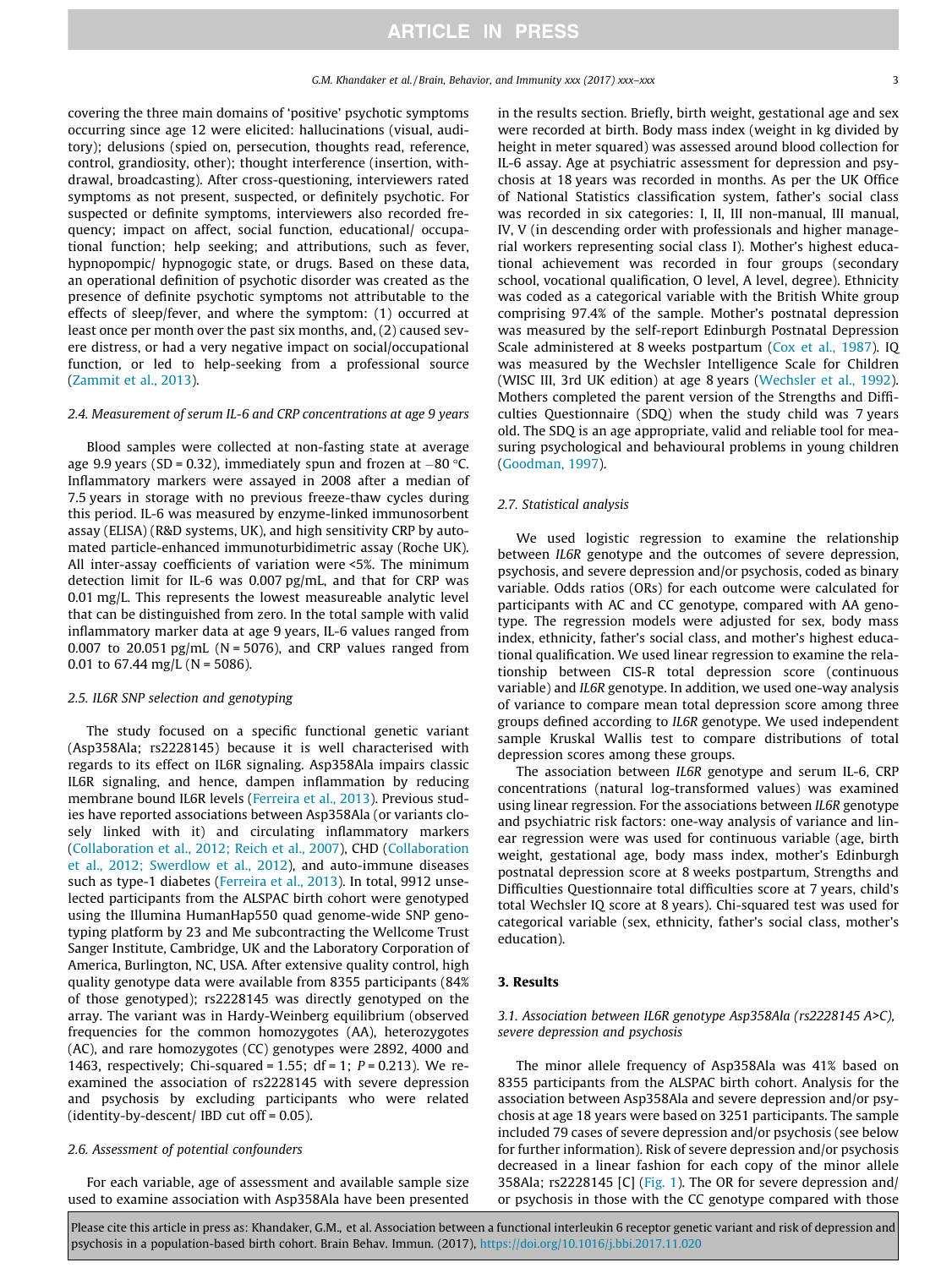## **ARTICLE IN PRESS**

#### <span id="page-3-0"></span>4 G.M. Khandaker et al. / Brain, Behavior, and Immunity xxx (2017) xxx–xxx



Fig. 1. Cases of Severe Depression and Psychosis at Age 18 Years Grouped by IL6R Genotype Asp358Ala (rs2228145 A > C).

with the AA genotype was 0.32 (95% CI, 0.13–0.76); P-value = 0.010, which remained statistically significant after adjusting for sex, body mass index, ethnicity, father's social class, and mother's highest educational level (Table 1). The OR for linear trend for association between IL6R genotype and severe depression and/or psychosis also remained statistically significant after adjusting for potential confounders; adjusted OR = 0.65 (95% CI, 0.44–0.95); P-value = 0.026. Analyses for the association of Asp358Ala with severe depression and psychosis as separate outcomes were based on 3406 and 3521 participants respectively. These analyses revealed similar results indicating a protective effect of the CC genotype although confidence intervals for the ORs became wider and included the null.

Out of 3251 participants with data on IL6R genotype and diagnosis of severe depression and/or psychosis, 173 were related (IBD cut off  $= 0.05$ ). Sensitivity analysis after removing these participants showed results similar to the main analysis. The OR for severe depression and/or psychosis in those with the CC genotype compared with those with the AA genotype was 0.34 (95% CI, 0.14– 0.82); P-value = 0.016. Evidence for this association attenuated after adjusting for sex, body mass index, ethnicity, father's social class, and mother's highest educational level quite possibly due to missing data for some these confounders; adjusted OR = 0.42 (95% CI, 0.17–1.04); P-value = 0.062 (Online Supplementary Table 1). However, the adjusted OR for linear trend for association between IL6R genotype and severe depression and/or psychosis remained statistically significant after adjusting for potential confounders; adjusted OR = 0.66 (95% CI, 0.45–0.99); P-value = 0.046. Additional sensitivity analyses using severe depression and psychosis as separate outcomes also showed similar results as the main analysis (Online Supplementary Tables 2 and 3).

In our dataset, out of 79 cases of severe depression and/or psychosis, 43 participants met criteria for psychosis only (i.e., no comorbid severe depression) and 30 met criteria for severe depression only (i.e. no co-morbid psychosis), and 6 met criteria for both severe depression and psychosis. We explored the relationship of IL6R genotype with diagnosis of severe depression only and psychotic disorder only. Cross-tabulation of rs2228145 genotype by diagnosis showed that the CC genotype was protective for both diagnoses (Online Supplementary Tables 4 and 5). This is in line with our main analysis presented in Table 1 that examined severe depression and psychosis as separate outcomes but ignored

#### Table 1

The Odds Ratios for Severe Depression and/or Psychosis at Age 18 Years in the ALSPAC Birth Cohort for the IL6R Genotype Asp358Ala (rs2228145 A > C).

| Genotype                           | Sample | Case, No. (%) | Odds Ratio (95% CI) |                       |
|------------------------------------|--------|---------------|---------------------|-----------------------|
|                                    |        |               | Unadjusted          | Adjusted <sup>1</sup> |
| Severe Depression and/or Psychosis |        |               |                     |                       |
| A/A                                | 1127   | 36(3.2)       | 1 [reference]       | 1 [reference]         |
| A/C                                | 1548   | 37(2.4)       | $0.74(0.47 - 1.18)$ | $0.70(0.41 - 1.20)$   |
| C/C                                | 576    | 6(1.0)        | $0.32(0.13 - 0.76)$ | $0.38(0.15-0.94)$     |
| Linear trend                       | 3251   | 79 (2.4)      | $0.63(0.45-0.88)$   | $0.65(0.44 - 0.95)$   |
| Severe Depression                  |        |               |                     |                       |
| A/A                                | 1176   | 19(1.6)       | 1 [reference]       | 1 [reference]         |
| A/C                                | 1621   | 14(0.9)       | $0.53(0.26-1.06)$   | $0.57(0.26 - 1.24)$   |
| C/C                                | 601    | 5(0.8)        | $0.50(0.18-1.35)$   | $0.59(0.21-1.66)$     |
| Linear trend                       | 3406   | 38(1.1)       | $0.64(0.40-1.05)$   | $0.71(0.43 - 1.19)$   |
| Psychosis                          |        |               |                     |                       |
| A/A                                | 1220   | 20(1.6)       | 1 [reference]       | 1 [reference]         |
| A/C                                | 1669   | 29(1.7)       | $1.06(0.59-1.88)$   | $1.09(0.55 - 2.17)$   |
| C/C                                | 632    | 5(0.8)        | $0.47(0.18-1.28)$   | $0.38(0.11-1.35)$     |
| Linear trend                       | 3521   | 54 (1.5)      | $0.79(0.53 - 1.17)$ | $0.75(0.47-1.20)$     |

 $<sup>1</sup>$  ORs have been adjusted for sex, body mass index, ethnicity, father's social class, and mother's highest education.</sup>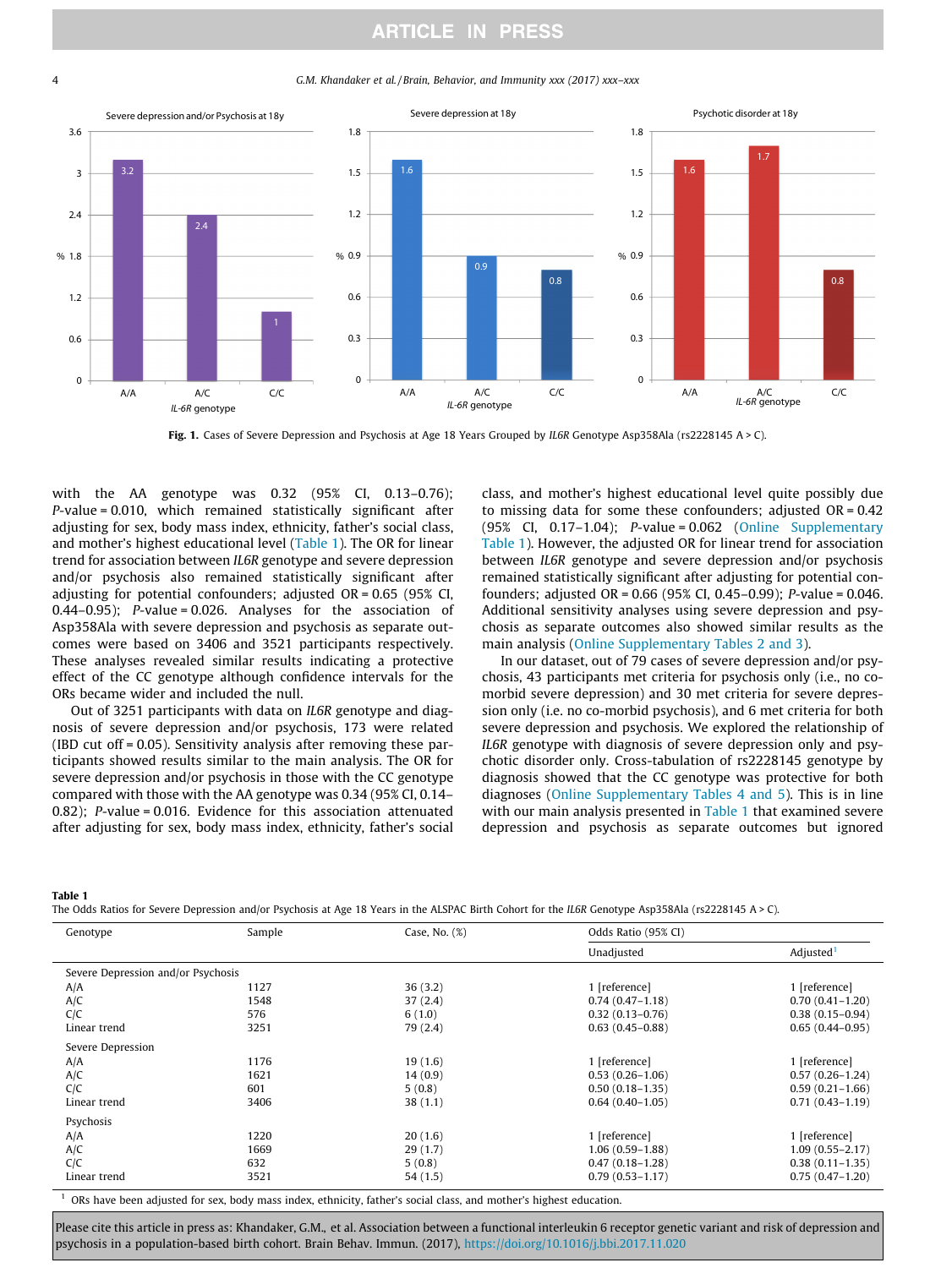comorbidity. In the group with both severe depression and psychosis ( $N = 6$ ), the percentage of participants with AA, AC and CC genotype was the same (Online Supplementary Table 6).

#### 3.2. Association between Asp358Ala and CIS-R depression total score

Data on CIS-R depression total score at age 18 years and IL6R genotype were available for 3400 participants. Mean depression score tended to decrease for each copy of the minor 358Ala [C] allele (Table 2); however, difference in mean depression scores among groups with AA, AC and CC genotype was not statistically significant. Similarly, distributions of depression scores among these groups were not significantly different. Linear regression did not find evidence for an association between Asp358Ala and total depression score at age 18 years (coefficient  $-0.114$ ;  $SE = 0.097$ ;  $P = .243$ ).

## 3.3. Association between Asp358Ala, serum IL-6 and CRP levels and other risk factors

Asp358Ala was strongly associated with serum IL-6 ( $\beta$  = 0.182; SE = 0.019;  $P = 5.5 \times 10^{-22}$ ) and CRP concentrations at age 9 years ( $\beta$  = -0.110; SE = 0.027; P = 3.5  $\times$  10<sup>-5</sup>). For each copy of the minor 358Ala allele serum IL-6 concentration increased by about 15% ([Fig. 2;](#page-5-0) [Table 3](#page-5-0)). Carriers of the homozygous minor CC genotype had lower CRP compared with carriers of the homozygous AA genotype, although this was not statistically significant. Asp358Ala was not associated with any of the other risk factors commonly linked with inflammation, depression or psychosis; all  $P > 0.20$ ([Table 4\)](#page-5-0). We carried out additional analysis using linear regression to test the association of Asp358Ala with risk factors that were recorded as continuous variables; no evidence for association was found; all  $P > 0.10$  (Online Supplementary Table 7).

## 4. Discussion

Using data from a population-based birth cohort, we report that a common, functional variant in the IL6R gene (IL6R Asp358Ala; rs2228145  $A > C$ ) that is known to dampen down inflammation is associated with decreased risk of severe depression and/or psychosis. The variant is associated with increased serum IL-6 levels but decreased serum CRP levels, which is consistent with an anti-inflammatory effect of the minor 358Ala allele downstream of IL-6 previously reported by others ([Ferreira et al., 2013\)](#page-7-0). Asp358Ala was not associated with any of the risk factors commonly linked with inflammation, depression or psychosis, such as age, sex, body mass, social class, ethnicity, maternal post-natal depression, and IQ. Taken together, these findings indicate that the variant affects risk of major psychiatric disorder (severe depression and/or psychosis) by altering levels of inflammation. Previously reported associations between IL-6, depression and psychosis are unlikely to be fully explained by confounders commonly linked with inflammation, depression or psychosis. The variant was not associated with total depression score, which indicates that the IL6R pathway may be relevant for severe rather than mild depression. Based on a small number of cases the findings need replication in other samples, but provide further evidence that the IL-6/IL6R pathways are involved in pathogenesis of severe depression and psychosis.

We have focused on a specific genetic variant (Asp358Ala; rs2228145) because it is well characterised with regards to its effect on IL6R signaling [\(Ferreira et al., 2013; Reich et al., 2007\)](#page-7-0). The findings are consistent with biological actions of this genetic variant and with previous epidemiological studies reporting a protective effect of this variant for a number of physical illnesses including CHD [\(Collaboration et al., 2012\)](#page-7-0), atrial fibrillation ([Schnabel et al., 2011](#page-8-0)), abdominal aortic aneurysm ([Harrison](#page-7-0) [et al., 2013](#page-7-0)), and type-1 diabetes [\(Ferreira et al., 2013\)](#page-7-0). Asp358Ala is known to dampen down inflammation by reducing membrane bound IL-6 signaling. Although 358Ala increases transcription of the soluble IL6R isoform and not the membrane-bound isoform, 358Ala reduces surface expression of IL-6R on CD4 + T lymphocytes and monocytes (up to 28% reduction per allele). Importantly, reduced expression of membrane-bound IL-6R results in impaired IL-6 responsiveness, as measured by decreased phosphorylation of the transcription factors STAT3 and STAT1 following stimulation with IL-6 ([Ferreira et al., 2013\)](#page-7-0). A large collaborative metaanalysis of 82 studies has previously reported that Asp358Ala is associated with increased levels of circulating IL-6 and sIL6R, but decreased levels of CRP in adults ([Collaboration et al., 2012\)](#page-7-0). We report that the variant is associated with increased IL-6 but decreased CRP levels assessed in childhood, and is protective for severe depression and/or psychosis assessed in early adulthood.

The analytic approach is informed by Mendelian randomization, which posits that if a biomarker is causally related to a disease, genetic variant(s) controlling activity of that biomarker should also be associated with the disease ([Burgess et al., 2015; Davey Smith](#page-7-0) [and Ebrahim, 2003\)](#page-7-0). Using genetic variants as proxy for exposure overcomes confounding because genetic variants are inherited at random during meiosis, so are unrelated to potential confounders (measured or unmeasured). Previous research has provided observational evidence for an association between IL-6, depression and psychosis using population-based longitudinal [\(Gimeno et al.,](#page-7-0) [2009; Khandaker et al., 2014](#page-7-0)) and cross-sectional studies ([Dowlati et al., 2010; Goldsmith et al., 2016; Haapakoski et al.,](#page-7-0) [2015; Howren et al., 2009; Miller et al., 2011; Potvin et al., 2008;](#page-7-0) [Upthegrove et al., 2014](#page-7-0)). We show that Asp358Ala is strongly associated with serum concentrations of IL-6 and CRP, but not with any of the risk factors commonly linked with inflammation, depression or psychosis. These findings indicate confounding is not a complete explanation for previously observed associations between IL-6, depression and psychosis.

The selection of a specific well-characterized genetic variant is useful because it can serve as a proxy for drug actions. Epidemiological genetic findings can be checked against a drug, so can directly inform development of new treatments. Previous studies of cardiovascular disease have used a similar genetic variant specific approach comparing effects of Asp358Ala with tocilizumab ([Collaboration et al., 2012; Swerdlow et al., 2012](#page-7-0)), and SNPs in IL-1R locus with anakinra (IL-1R antagonist) [\(Interleukin 1](#page-7-0)

Table 2

CIS-R Depression Total Score at Age 18 Years for the IL6R Genotype Asp358Ala (rs2228145 A > C).

| A/A<br>1174<br>3.33(4.15)<br>A/C<br>1619<br>3.26(3.95) | $F = 0.748$ ; df = 2; $P = 0.473$ | $2(0-5)$             |                                   |
|--------------------------------------------------------|-----------------------------------|----------------------|-----------------------------------|
| C/C<br>607<br>3.09(3.82)                               |                                   | $2(0-5)$<br>$2(0-5)$ | $F = 0.672$ ; df = 2; $P = 0.715$ |

<sup>1</sup> One-way analysis of variance was used to compare mean depression score among three groups.

<sup>2</sup> Independent Sample Kruskal Wallis test was used to compare distributions of depression scores among three groups.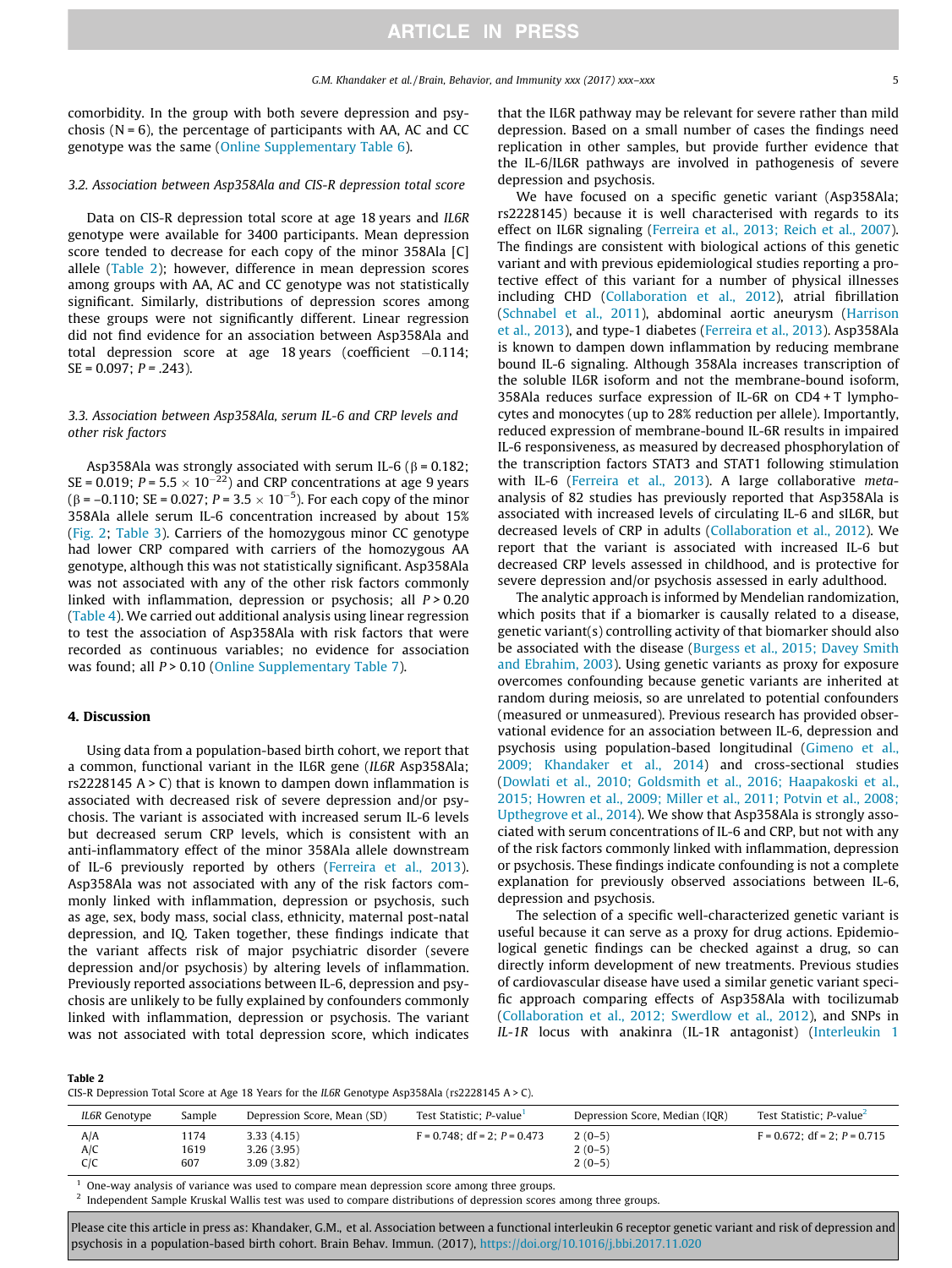## **ARTICLE IN PRESS**

<span id="page-5-0"></span>6 G.M. Khandaker et al. / Brain, Behavior, and Immunity xxx (2017) xxx–xxx



Fig. 2. Change in Serum IL-6 and CRP Concentrations at Age 9 Years per Copy of the Minor 358Ala Allele.

#### Table 3

Concentrations of Serum IL-6 and CRP at Age 9 years by the IL6R genotype Asp358Ala (rs2228145 A > C).

| <b>Inflammatory Marker</b> | IL6R<br>Genotype | Sample | Mean (SD)       | F-statistic; P-value <sup>1</sup>      |
|----------------------------|------------------|--------|-----------------|----------------------------------------|
| IL-6 $(pg/ml)$             |                  |        |                 |                                        |
|                            | A/A              | 1437   | 1.13(1.42)      | $F = 11.53$ ; $P = 1.1 \times 10^{-5}$ |
|                            | A/C              | 2032   | 1.32 $(1.69)^2$ |                                        |
|                            | C/C              | 748    | $1.46(1.62)^2$  |                                        |
|                            | Total            | 4217   | 1.28(1.60)      |                                        |
| $CRP$ (mg/L)               |                  |        |                 |                                        |
|                            | A/A              | 1442   | 0.83(2.95)      | $F = 1.83$ : $P = 0.15$                |
|                            | A/C              | 2037   | 0.84(2.70)      |                                        |
|                            | C/C              | 748    | $0.62(2.55)^3$  |                                        |
|                            | Total            | 4227   | 0.80(2.76)      |                                        |

<sup>1</sup> One-way Analysis of Variance was used to compare mean concentrations of IL-6 and CRP among groups with the AA, AC and CC genotype.

<sup>2</sup> Calculation of increase in serum IL-6 mean concentration for one copy of C allele: compared with the AA group, mean IL-6 in the AC group was 0.19 pg/ml higher (i.e., 16.8% increase from 1.13 pg/ml for one copy of the C allele). Compared with the AA group, mean IL-6 in the CC group was 0.33 pg/ml higher (i.e., 29.2% increase from 1.13 pg/ml for two copy of the C allele). Therefore, ave

<sup>3</sup> Calculation of decrease in mean CRP concentration in the group with CC, compared with AA, genotype: 0.83-0.62 = 0.21; (0.21  $\div$  0.83)  $\times$  100 = 25.3%.

#### Table 4

Association between IL6R Genotype Asp358Ala (rs2228145 A > C), Serum IL-6 and CRP Concentrations, and Other Risk Factors.

| Risk Factor <sup>1</sup>                     | Age of Assessment        | Available Sample | Statistic for Association <sup>2</sup> | P-value for Association |
|----------------------------------------------|--------------------------|------------------|----------------------------------------|-------------------------|
| <b>Inflammatory Markers</b>                  |                          |                  |                                        |                         |
| Serum IL-6 Level                             | Mean $9.9y$ (SD = 0.32)  | 4217             | 0.182(0.019)                           | $5.5 \times 10^{-22}$   |
| Serum CRP Level                              | Mean $9.9y$ (SD = 0.32)  | 4227             | $-0.110(0.027)$                        | $3.5 \times 10^{-5}$    |
| Other Risk Factors                           |                          |                  |                                        |                         |
| Age at Diagnosis of Depression and Psychosis | Mean $17.8y$ (SD = 0.38) | 3535             | 1.557                                  | 0.211                   |
| Sex                                          | At birth                 | 8228             | 1.113 <sup>2</sup>                     | 0.573                   |
| Ethnicity                                    | At birth                 | 7372             | $1.146^{2}$                            | 0.564                   |
| Father's Social Class                        | At birth                 | 6746             | $9.568^{2}$                            | 0.654                   |
| Mother's Highest Education                   | At birth                 | 7398             | $6.144^{2}$                            | 0.631                   |
| Birth Weight                                 | At birth                 | 7767             | 0.892                                  | 0.410                   |
| <b>Gestational Age</b>                       | At birth                 | 7864             | 0.679                                  | 0.507                   |
| Mother's Postnatal Depression                | 8-week post-partum       | 7156             | 0.057                                  | 0.944                   |
| Childhood Behavioural Problems               | Mean $6.8y$ (SD = 0.11)  | 5718             | 0.555                                  | 0.574                   |
| Childhood Intelligence                       | Mean $8.7y$ (SD = 0.32)  | 5509             | 0.353                                  | 0.702                   |
| Body Mass Index                              | Mean $9.9y$ (SD = 0.32)  | 5813             | 1.52                                   | 0.218                   |
|                                              |                          |                  |                                        |                         |

 $1$  Linear regression was used for IL-6 and CRP (natural logarithm transformed values); One Way Analysis of Variance was used for Age, birth weight, gestational age, Body Mass Index, mother's Edinburgh Postnatal Depression Score at 8 weeks postpartum, Strengths and Difficulties Questionnaire total difficulties score at 7 years, child's total Wechsler IQ score at 8 years.

<sup>2</sup> Chi-squared test was used for sex, ethnicity, father's social class, mother's highest education.

[Genetics Consortium, 2015\)](#page-7-0). Tocilizumab is a humanized monoclonal antibody against the IL6R which inhibits both IL-6 classic and trans signaling ([Calabrese and Rose-John, 2014\)](#page-7-0). Improvement in depressive symptoms after treatment with tocilizumab in clinical trials [\(Gossec et al., 2015; Kappelmann et al.,](#page-7-0) [2016; Traki et al., 2014\)](#page-7-0) is consistent with the observed protective effect of Asp358Ala for severe depression in our epidemiological sample.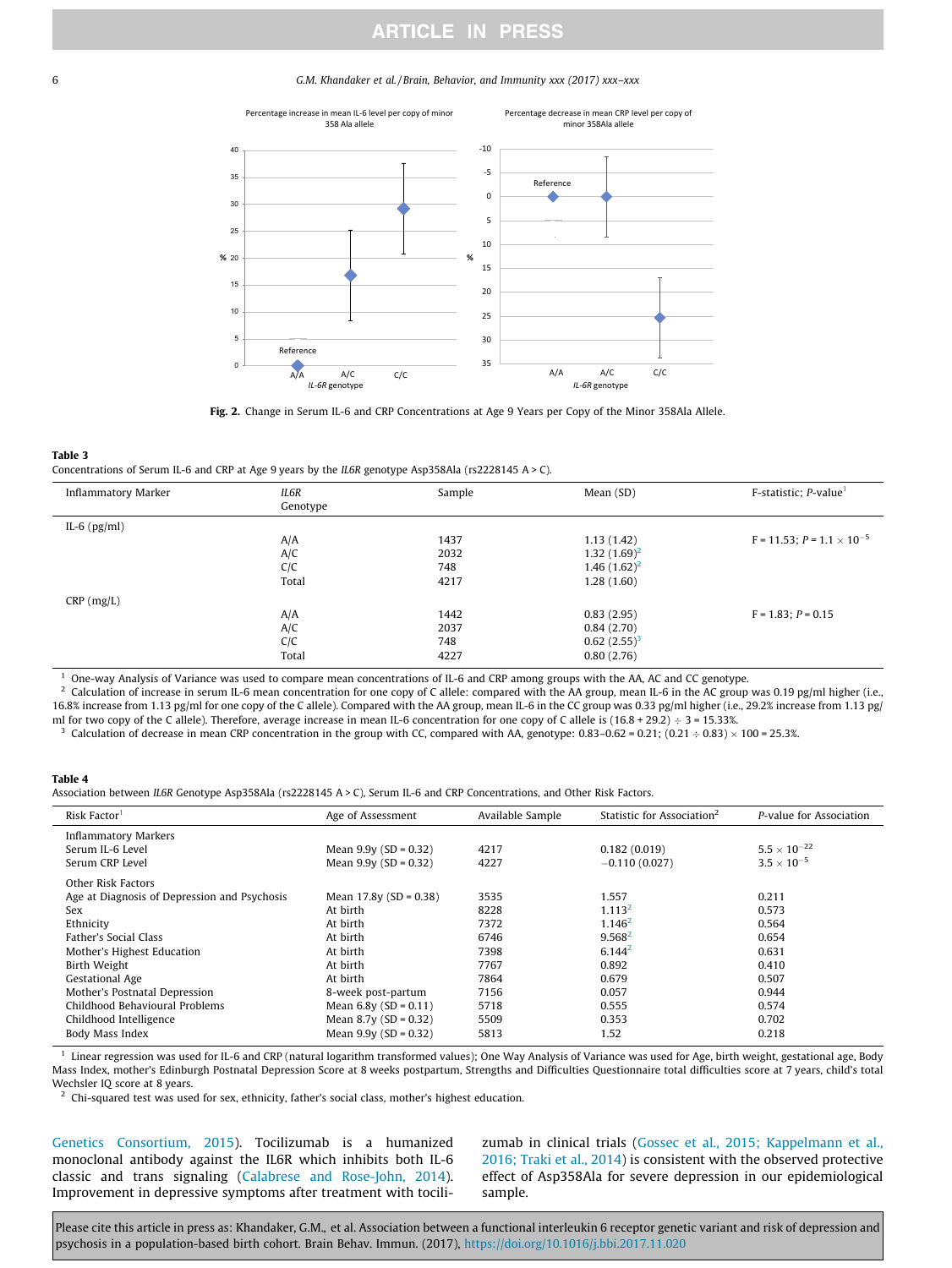The variant was not associated with total depression score, which indicates that the IL6R pathway may be relevant for severe rather than mild depression. An alternative explanation might be age of assessment for depression and psychosis. Our sample was relatively young (average age at assessment of outcomes 18 years). A recent GAWS has reported that earlier-onset major depressive disorder is genetically more similar to schizophrenia and bipolar disorder than adult-onset major depression ([Power et al., 2017\)](#page-8-0). Although results for severe depression and psychosis were similar, indicating a protective effect of CC genotype, the ORs were not statistically significant. We observed a significant association with Asp358Ala when severe depression and/or psychosis was used as outcome. We combined severe depression and psychosis to increase statistical power, and due to considerable overlap between depression and psychosis in clinical presentation [\(APA,](#page-7-0) [2013\)](#page-7-0), environmental and genetic risk factors ([Green et al., 2010;](#page-7-0) [Smith et al., 2016\)](#page-7-0).

To our knowledge, this is one of the first studies to examine the association of Asp358Ala with depression, circulating inflammatory markers and other psychiatric risk factors using the same sample. Published literature on association between Asp358Ala and schizophrenia is mixed. It has been reported that the CC, compared with AA genotype, may decrease ([Kapelski et al., 2015](#page-7-0)) or increase [\(Hudson and Miller, 2016](#page-7-0)) risk of schizophrenia, while one study did not find an association ([Sun et al., 2008\)](#page-8-0). A search of existing GWAS results from the Psychiatric Genomics Consortium revealed that Asp358Ala is associated with risks of schizophrenia ( $P = 0.019$ ) ([Schizophrenia Working Group of the](#page-8-0) [Psychiatric Genomics, 2014](#page-8-0)), attention deficit hyperactivity disorder ( $P = 0.008$ ) [\(Neale et al., 2010\)](#page-8-0), but not with major depressive disorder ( $P = 0.954$ ) [\(Major Depressive Disorder Working Group](#page-7-0) [of the Psychiatric et al., 2013](#page-7-0)). The relatively young age of the sample and choice of outcome (severe depression and/or psychosis), might explain difference with findings from previous studies.

Limitations of the work include a relatively small number of cases of severe depression and psychosis in the ALSPAC cohort. However, the cases were phenotypically well defined and were of similar age, which might have aided detection of an association with the genetic variant. Relatively young age of the sample precludes generalizability of findings to older adults. In future, studies with larger samples and longer follow-up are required. Due to the small number of cases, we have not examined associations between Asp358Ala, depression and psychosis in male and female participants separately. However, the association between Asp358Ala and severe depression and/or psychosis remained significant after controlling for sex. We have not carried out cellbased functional experiments to examine the effects of Asp358Ala on IL6R signaling in our participants. However, association of the genetic variant (minor 358Ala allele) with decreased serum CRP levels are consistent with an anti-inflammatory effect of this genotype downstream of IL-6 as demonstrated by others previously ([Ferreira et al., 2013](#page-7-0)). We have not carried out a two-stage least squared regression analysis to obtain a Mendelian randomization causal estimate for serum IL-6. Although Asp358Ala is associated with serum IL-6 and soluble IL6R levels, it is not clear whether the effect of Asp358Ala on risks of severe depression and/or psychosis is mediated by specifically serum IL-6, soluble IL6R or membrane-bound IL6R.

A potential role for IL-6 in pathogenesis of depression, psychosis and other major mental disorders is supported by experimental and clinical studies ([Dantzer, 2004; Dantzer et al., 2008;](#page-7-0) [Khandaker and Dantzer, 2016; Miller et al., 2009; Raison et al.,](#page-7-0) [2006](#page-7-0)). Depression-like behaviour is observed in mice following experimental immune-activation with injection of lipopolysaccharide in peripheral circulation ([O'Connor et al., 2009\)](#page-8-0) or direct intracerebroventricular injection of IL-6 [\(Sukoff Rizzo et al.,](#page-8-0)

[2012](#page-8-0)). IL-6 influences serotonin transporter levels and consequently serotonin reuptake ([Kong et al., 2015](#page-7-0)). Peripheral IL-6 plays a key role in mediating the effect of stress on brain as demonstrated by experiments in mice ([Hodes et al., 2014\)](#page-7-0) and in human volunteers ([Harrison et al., 2009](#page-7-0)). In mice, inhibiting IL-6 with a monoclonal antibody prevents depression-like behaviour following exposures to stress [\(Hodes et al., 2014\)](#page-7-0). Non-specific peripheral immune activation caused by injection of lipopolysaccharide in healthy volunteers increases serum IL-6 levels as well as inducing low mood, anxiety and reduced cognitive performance ([Reichenberg et al., 2001\)](#page-8-0). Inflammation-induced mood deterioration and associated changes in the subgenual cingulate activity and mesolimbic connectivity are mediated by circulating IL-6 ([Harrison](#page-7-0) [et al., 2009\)](#page-7-0).

Low-grade inflammation might be a common mechanism underlying the high comorbidity between depression, schizophrenia, CHD and diabetes. Longitudinal studies have shown that higher serum concentrations of IL-6 increase future risks of heart disease [\(Danesh et al., 2008\)](#page-7-0), diabetes mellitus [\(Pradhan et al.,](#page-8-0) [2001](#page-8-0)), depression and psychosis ([Khandaker et al., 2014](#page-7-0)). Previous studies have reported that Asp358Ala has a protective effect on heart disease [\(Collaboration et al., 2012; Swerdlow et al., 2012\)](#page-7-0) and type-1 diabetes [\(Ferreira et al., 2013\)](#page-7-0), which is consistent with our findings, and indicates a potentially causal role for inflammation in these illnesses.

Demonstrating a causal role for low-grade inflammation in depression and psychosis may lead to new treatments. Elevated serum inflammatory marker concentrations predict poor response to antidepressants ([Yoshimura et al., 2009](#page-8-0)) and antipsychotics ([Mondelli et al., 2015\)](#page-8-0), while treatment resistant patients continue to show elevated cytokine levels ([Goldsmith et al., 2016; Maes](#page-7-0) [et al., 1997; O'Brien et al., 2007\)](#page-7-0). Therefore, stratification of patients according to their immune phenotype might aid prediction of treatment response. Anti-inflammatory drugs such as non-steroidal anti-inflammatory agents ([Kohler et al., 2014](#page-7-0)) and cytokine modulators [\(Kappelmann et al., 2016](#page-7-0)) may be helpful for some patients with depression and schizophrenia [\(Muller](#page-8-0) [et al., 2002; Sommer et al., 2014\)](#page-8-0). Recently, a proof-of-concept randomised controlled trial (RCT) of infliximab, an anti-TNF monoclonal antibody, has reported improvements in patients with treatment resistant depression characterized by high inflammation at baseline [\(Raison et al., 2013](#page-8-0)). Based on human population-based data our findings provide further evidence that the IL-6/IL6R pathways are involved in pathogenesis of severe depression and psychosis. The field now needs RCTs of cytokine modulators targeting IL-6/IL6R for patients with depression and psychosis, specifically those with evidence of inflammation, to translate these results into benefits for patients.

### Acknowledgments

Dr Khandaker is supported by an Intermediate Clinical Fellowship from the Wellcome Trust (201486/Z/16/Z) and a Clinical Lecturer Starter Grant from the Academy of Medical Sciences, UK (grant no. 80354). Prof Jones acknowledges grant support from the Wellcome Trust (095844/Z/11/Z & 088869/Z/09/Z) and NIHR (RP-PG-0606-1335). Dr Burgess is supported by a post-doctoral fellowship from the Wellcome Trust (100114). Prof Zammit is supported by the NIHR Bristol Biomedical Research Centre. The UK Medical Research Council and the Wellcome Trust (Grant ref: 102215/2/13/2) and the University of Bristol provide core support for ALSPAC. The funding bodies had no role in design and conduct of the study; collection, management, analysis, and interpretation of the data; preparation, review, or approval of the manuscript; and decision to submit the manuscript for publication. The authors thank Dr Hannah Jones, University of Bristol, for her help with this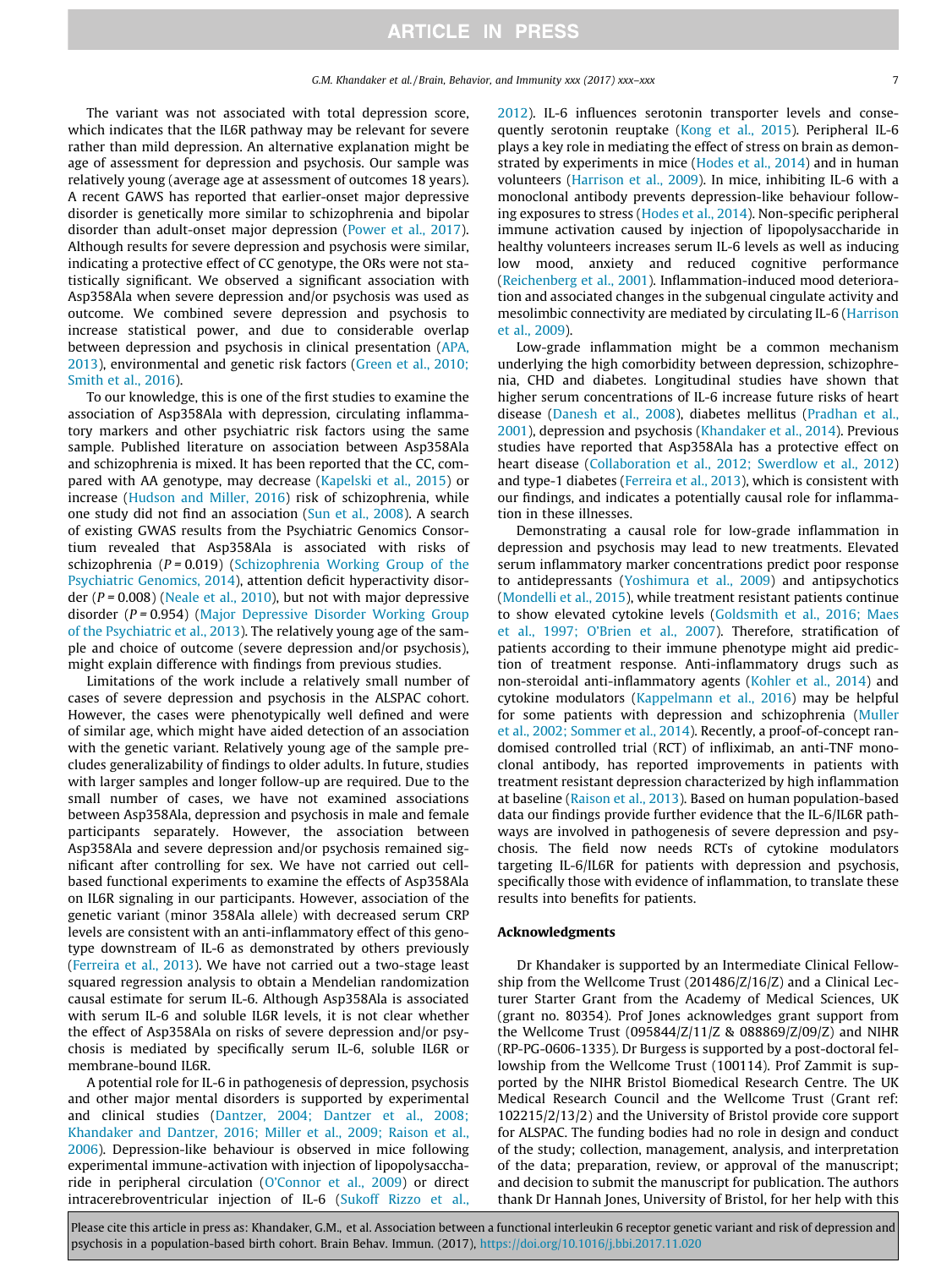<span id="page-7-0"></span>manuscript. The authors thank all the families who took part in the ALSPAC birth cohort study, the midwives for their help in recruiting them, and the whole ALSPAC team, which includes interviewers, computer and laboratory technicians, clerical workers, research scientists, volunteers, managers, receptionists and nurses.

## Conflict of Interest

The authors have no competing financial interests regarding the contents of this study.

### Appendix A. Supplementary data

Supplementary data associated with this article can be found, in the online version, at [https://doi.org/10.1016/j.bbi.2017.11.020.](https://doi.org/10.1016/j.bbi.2017.11.020)

## References

- [APA, 2013. Diagnostic and statistical manual of mental disorders. American](http://refhub.elsevier.com/S0889-1591(17)30521-4/h0005) [Psychiatric Publishing, Arlington, VA.](http://refhub.elsevier.com/S0889-1591(17)30521-4/h0005)
- [Burgess, S., Timpson, N.J., Ebrahim, S., Davey Smith, G., 2015. Mendelian](http://refhub.elsevier.com/S0889-1591(17)30521-4/h0010) [randomization: where are we now and where are we going? Int. J. Epidemiol.](http://refhub.elsevier.com/S0889-1591(17)30521-4/h0010) [44, 379–388.](http://refhub.elsevier.com/S0889-1591(17)30521-4/h0010)
- [Calabrese, L.H., Rose-John, S., 2014. IL-6 biology: implications for clinical targeting](http://refhub.elsevier.com/S0889-1591(17)30521-4/h0015) [in rheumatic disease. Nat. Rev. Rheumatol. 10, 720–727](http://refhub.elsevier.com/S0889-1591(17)30521-4/h0015).
- [Collaboration, I.R.G.C.E.R.F., Sarwar, N., Butterworth, A.S., Freitag, D.F., Gregson, J.,](http://refhub.elsevier.com/S0889-1591(17)30521-4/h0020) [Willeit, P., Gorman, D.N., Gao, P., Saleheen, D., Rendon, A., Nelson, C.P., Braund,](http://refhub.elsevier.com/S0889-1591(17)30521-4/h0020) [P.S., Hall, A.S., Chasman, D.I., Tybjaerg-Hansen, A., Chambers, J.C., Benjamin, E.J.,](http://refhub.elsevier.com/S0889-1591(17)30521-4/h0020) [Franks, P.W., Clarke, R., Wilde, A.A., Trip, M.D., Steri, M., Witteman, J.C., Qi, L.,](http://refhub.elsevier.com/S0889-1591(17)30521-4/h0020) [van der Schoot, C.E., de Faire, U., Erdmann, J., Stringham, H.M., Koenig, W.,](http://refhub.elsevier.com/S0889-1591(17)30521-4/h0020) [Rader, D.J., Melzer, D., Reich, D., Psaty, B.M., Kleber, M.E., Panagiotakos, D.B.,](http://refhub.elsevier.com/S0889-1591(17)30521-4/h0020) [Willeit, J., Wennberg, P., Woodward, M., Adamovic, S., Rimm, E.B., Meade, T.W.,](http://refhub.elsevier.com/S0889-1591(17)30521-4/h0020) [Gillum, R.F., Shaffer, J.A., Hofman, A., Onat, A., Sundstrom, J., Wassertheil-](http://refhub.elsevier.com/S0889-1591(17)30521-4/h0020)[Smoller, S., Mellstrom, D., Gallacher, J., Cushman, M., Tracy, R.P., Kauhanen, J.,](http://refhub.elsevier.com/S0889-1591(17)30521-4/h0020) [Karlsson, M., Salonen, J.T., Wilhelmsen, L., Amouyel, P., Cantin, B., Best, L.G., Ben-](http://refhub.elsevier.com/S0889-1591(17)30521-4/h0020)[Shlomo, Y., Manson, J.E., Davey-Smith, G., de Bakker, P.I., O'Donnell, C.J., Wilson,](http://refhub.elsevier.com/S0889-1591(17)30521-4/h0020) [J.F., Wilson, A.G., Assimes, T.L., Jansson, J.O., Ohlsson, C., Tivesten, A., Ljunggren,](http://refhub.elsevier.com/S0889-1591(17)30521-4/h0020) [O., Reilly, M.P., Hamsten, A., Ingelsson, E., Cambien, F., Hung, J., Thomas, G.N.,](http://refhub.elsevier.com/S0889-1591(17)30521-4/h0020) [Boehnke, M., Schunkert, H., Asselbergs, F.W., Kastelein, J.J., Gudnason, V.,](http://refhub.elsevier.com/S0889-1591(17)30521-4/h0020) [Salomaa, V., Harris, T.B., Kooner, J.S., Allin, K.H., Nordestgaard, B.G., Hopewell, J.](http://refhub.elsevier.com/S0889-1591(17)30521-4/h0020) [C., Goodall, A.H., Ridker, P.M., Holm, H., Watkins, H., Ouwehand, W.H., Samani,](http://refhub.elsevier.com/S0889-1591(17)30521-4/h0020) [N.J., Kaptoge, S., Di Angelantonio, E., Harari, O., Danesh, J., 2012. Interleukin-6](http://refhub.elsevier.com/S0889-1591(17)30521-4/h0020) [receptor pathways in coronary heart disease: a collaborative meta-analysis of](http://refhub.elsevier.com/S0889-1591(17)30521-4/h0020) [82 studies. Lancet 379, 1205–1213.](http://refhub.elsevier.com/S0889-1591(17)30521-4/h0020)
- [Converge Consortium, 2015. Sparse whole-genome sequencing identifies two loci](http://refhub.elsevier.com/S0889-1591(17)30521-4/h0025) [for major depressive disorder. Nature 523, 588–591.](http://refhub.elsevier.com/S0889-1591(17)30521-4/h0025)
- [Cox, J.L., Holden, J.M., Sagovsky, R., 1987. Detection of postnatal depression.](http://refhub.elsevier.com/S0889-1591(17)30521-4/h0030) [Development of the 10-item Edinburgh Postnatal Depression Scale. Br. J.](http://refhub.elsevier.com/S0889-1591(17)30521-4/h0030) [Psychiatr. J. Mental Sci. 150, 782–786](http://refhub.elsevier.com/S0889-1591(17)30521-4/h0030).
- [Danesh, J., Kaptoge, S., Mann, A.G., Sarwar, N., Wood, A., Angleman, S.B., Wensley, F.,](http://refhub.elsevier.com/S0889-1591(17)30521-4/h0035) [Higgins, J.P., Lennon, L., Eiriksdottir, G., Rumley, A., Whincup, P.H., Lowe, G.D.,](http://refhub.elsevier.com/S0889-1591(17)30521-4/h0035) [Gudnason, V., 2008. Long-term interleukin-6 levels and subsequent risk of](http://refhub.elsevier.com/S0889-1591(17)30521-4/h0035) [coronary heart disease: two new prospective studies and a systematic review.](http://refhub.elsevier.com/S0889-1591(17)30521-4/h0035) [PLoS Med. 5, e78](http://refhub.elsevier.com/S0889-1591(17)30521-4/h0035).
- [Dantzer, R., 2004. Cytokine-induced sickness behaviour: a neuroimmune response](http://refhub.elsevier.com/S0889-1591(17)30521-4/h0040) [to activation of innate immunity. Eur. J. Pharmacol. 500, 399–411](http://refhub.elsevier.com/S0889-1591(17)30521-4/h0040).
- [Dantzer, R., O'Connor, J.C., Freund, G.G., Johnson, R.W., Kelley, K.W., 2008. From](http://refhub.elsevier.com/S0889-1591(17)30521-4/h0045) [inflammation to sickness and depression: when the immune system subjugates](http://refhub.elsevier.com/S0889-1591(17)30521-4/h0045) [the brain. Nat. Rev. Neurosci. 9, 46–56.](http://refhub.elsevier.com/S0889-1591(17)30521-4/h0045)
- [Davey Smith, G., Ebrahim, S., 2003. 'Mendelian randomization': can genetic](http://refhub.elsevier.com/S0889-1591(17)30521-4/h0050) [epidemiology contribute to understanding environmental determinants of](http://refhub.elsevier.com/S0889-1591(17)30521-4/h0050) [disease? Int. J. Epidemiol. 32, 1–22.](http://refhub.elsevier.com/S0889-1591(17)30521-4/h0050)
- [Dowlati, Y., Herrmann, N., Swardfager, W., Liu, H., Sham, L., Reim, E.K., Lanctot, K.L.,](http://refhub.elsevier.com/S0889-1591(17)30521-4/h0055) [2010. A meta-analysis of cytokines in major depression. Biol. Psychiatr. 67,](http://refhub.elsevier.com/S0889-1591(17)30521-4/h0055) [446–457](http://refhub.elsevier.com/S0889-1591(17)30521-4/h0055).
- [Ferreira, R.C., Freitag, D.F., Cutler, A.J., Howson, J.M., Rainbow, D.B., Smyth, D.J.,](http://refhub.elsevier.com/S0889-1591(17)30521-4/h0060) [Kaptoge, S., Clarke, P., Boreham, C., Coulson, R.M., Pekalski, M.L., Chen, W.M.,](http://refhub.elsevier.com/S0889-1591(17)30521-4/h0060) [Onengut-Gumuscu, S., Rich, S.S., Butterworth, A.S., Malarstig, A., Danesh, J.,](http://refhub.elsevier.com/S0889-1591(17)30521-4/h0060) [Todd, J.A., 2013. Functional IL6R 358Ala allele impairs classical IL-6 receptor](http://refhub.elsevier.com/S0889-1591(17)30521-4/h0060) [signaling and influences risk of diverse inflammatory diseases. PLoS Genet. 9,](http://refhub.elsevier.com/S0889-1591(17)30521-4/h0060) [e1003444.](http://refhub.elsevier.com/S0889-1591(17)30521-4/h0060)
- [Gimeno, D., Kivimaki, M., Brunner, E.J., Elovainio, M., De Vogli, R., Steptoe, A.,](http://refhub.elsevier.com/S0889-1591(17)30521-4/h0065) [Kumari, M., Lowe, G.D., Rumley, A., Marmot, M.G., Ferrie, J.E., 2009. Associations](http://refhub.elsevier.com/S0889-1591(17)30521-4/h0065) [of C-reactive protein and interleukin-6 with cognitive symptoms of depression:](http://refhub.elsevier.com/S0889-1591(17)30521-4/h0065) [12-year follow-up of the Whitehall II study. Psychol. Med. 39, 413–423](http://refhub.elsevier.com/S0889-1591(17)30521-4/h0065).
- [Goldsmith, D.R., Rapaport, M.H., Miller, B.J., 2016. A meta-analysis of blood cytokine](http://refhub.elsevier.com/S0889-1591(17)30521-4/h0070) [network alterations in psychiatric patients: comparisons between](http://refhub.elsevier.com/S0889-1591(17)30521-4/h0070) [schizophrenia, bipolar disorder and depression. Mol. Psychiatr.](http://refhub.elsevier.com/S0889-1591(17)30521-4/h0070)
- [Goodman, R., 1997. The Strengths and Difficulties Questionnaire: a research note. J.](http://refhub.elsevier.com/S0889-1591(17)30521-4/h0075) [Child Psychol. Psychiatr. Allied Disciplines 38, 581–586](http://refhub.elsevier.com/S0889-1591(17)30521-4/h0075).
- [Gossec, L., Steinberg, G., Rouanet, S., Combe, B., 2015. Fatigue in rheumatoid](http://refhub.elsevier.com/S0889-1591(17)30521-4/h0080) [arthritis: quantitative findings on the efficacy of tocilizumab and on factors](http://refhub.elsevier.com/S0889-1591(17)30521-4/h0080) [associated with fatigue. The French multicentre prospective PEPS Study. Clin.](http://refhub.elsevier.com/S0889-1591(17)30521-4/h0080) [Exp. Rheumatol. 33, 664–670](http://refhub.elsevier.com/S0889-1591(17)30521-4/h0080).
- [Green, E.K., Grozeva, D., Jones, I., Jones, L., Kirov, G., Caesar, S., Gordon-Smith, K.,](http://refhub.elsevier.com/S0889-1591(17)30521-4/h0085) [Fraser, C., Forty, L., Russell, E., Hamshere, M.L., Moskvina, V., Nikolov, I., Farmer,](http://refhub.elsevier.com/S0889-1591(17)30521-4/h0085) [A., McGuffin, P., Wellcome Trust Case, Control, C., Holmans, P.A., Owen, M.J.,](http://refhub.elsevier.com/S0889-1591(17)30521-4/h0085) [O'Donovan, M.C., Craddock, N., 2010. The bipolar disorder risk allele at](http://refhub.elsevier.com/S0889-1591(17)30521-4/h0085) [CACNA1C also confers risk of recurrent major depression and of](http://refhub.elsevier.com/S0889-1591(17)30521-4/h0085) [schizophrenia. Mol. Psychiatr. 15, 1016–1022](http://refhub.elsevier.com/S0889-1591(17)30521-4/h0085).
- [Haapakoski, R., Mathieu, J., Ebmeier, K.P., Alenius, H., Kivimaki, M., 2015.](http://refhub.elsevier.com/S0889-1591(17)30521-4/h0090) [Cumulative meta-analysis of interleukins 6 and 1beta, tumour necrosis factor](http://refhub.elsevier.com/S0889-1591(17)30521-4/h0090) [alpha and C-reactive protein in patients with major depressive disorder. Brain](http://refhub.elsevier.com/S0889-1591(17)30521-4/h0090) [Behav. Immun. 49, 206–215](http://refhub.elsevier.com/S0889-1591(17)30521-4/h0090).
- [Harrison, N.A., Brydon, L., Walker, C., Gray, M.A., Steptoe, A., Critchley, H.D., 2009.](http://refhub.elsevier.com/S0889-1591(17)30521-4/h0095) [Inflammation causes mood changes through alterations in subgenual cingulate](http://refhub.elsevier.com/S0889-1591(17)30521-4/h0095) [activity and mesolimbic connectivity. Biol. Psychiatr. 66, 407–414.](http://refhub.elsevier.com/S0889-1591(17)30521-4/h0095)
- [Harrison, S.C., Smith, A.J., Jones, G.T., Swerdlow, D.I., Rampuri, R., Bown, M.J.,](http://refhub.elsevier.com/S0889-1591(17)30521-4/h0100) [Aneurysm, C., Folkersen, L., Baas, A.F., de Borst, G.J., Blankensteijn, J.D., Price, J.F.,](http://refhub.elsevier.com/S0889-1591(17)30521-4/h0100) [van der Graaf, Y., McLachlan, S., Agu, O., Hofman, A., Uitterlinden, A.G., Franco-](http://refhub.elsevier.com/S0889-1591(17)30521-4/h0100)[Cereceda, A., Ruigrok, Y.M., van't Hof, Powell, F.N.J.T., van Rij, A.M., Casas, J.P.,](http://refhub.elsevier.com/S0889-1591(17)30521-4/h0100) [Eriksson, P., Holmes, M.V., Asselbergs, F.W., Hingorani, A.D., Humphries, S.E.,](http://refhub.elsevier.com/S0889-1591(17)30521-4/h0100) [2013. Interleukin-6 receptor pathways in abdominal aortic aneurysm. Eur.](http://refhub.elsevier.com/S0889-1591(17)30521-4/h0100) [Heart J. 34, 3707–3716.](http://refhub.elsevier.com/S0889-1591(17)30521-4/h0100)
- [Hodes, G.E., Pfau, M.L., Leboeuf, M., Golden, S.A., Christoffel, D.J., Bregman, D.,](http://refhub.elsevier.com/S0889-1591(17)30521-4/h0105) [Rebusi, N., Heshmati, M., Aleyasin, H., Warren, B.L., Lebonte, B., Horn, S., Lapidus,](http://refhub.elsevier.com/S0889-1591(17)30521-4/h0105) [K.A., Stelzhammer, V., Wong, E.H., Bahn, S., Krishnan, V., Bolanos-Guzman, C.A.,](http://refhub.elsevier.com/S0889-1591(17)30521-4/h0105) [Murrough, J.W., Merad, M., Russo, S.J., 2014. Individual differences in the](http://refhub.elsevier.com/S0889-1591(17)30521-4/h0105) [peripheral immune system promote resilience versus susceptibility to social](http://refhub.elsevier.com/S0889-1591(17)30521-4/h0105) [stress. PNAS 111, 16136–16141](http://refhub.elsevier.com/S0889-1591(17)30521-4/h0105).
- [Howren, M.B., Lamkin, D.M., Suls, J., 2009. Associations of depression with C](http://refhub.elsevier.com/S0889-1591(17)30521-4/h0110)[reactive protein, IL-1, and IL-6: a meta-analysis. Psychosom. Med. 71, 171–186](http://refhub.elsevier.com/S0889-1591(17)30521-4/h0110).
- Hudson, Z.D., Miller, B.J., 2016. Meta-analysis of cytokine and chemokine genes in schizophrenia. Clin. Schizophrenia Related Psychoses.
- [Interleukin 1 Genetics Consortium, 2015. Cardiometabolic effects of genetic](http://refhub.elsevier.com/S0889-1591(17)30521-4/h0120) [upregulation of the interleukin 1 receptor antagonist: a Mendelian](http://refhub.elsevier.com/S0889-1591(17)30521-4/h0120) [randomisation analysis. The lancet. Diab. Endocrinol. 3, 243–253.](http://refhub.elsevier.com/S0889-1591(17)30521-4/h0120)
- [Jenkins, R., Lewis, G., Bebbington, P., Brugha, T., Farrell, M., Gill, B., Meltzer, H., 1997.](http://refhub.elsevier.com/S0889-1591(17)30521-4/h0130) [The National Psychiatric Morbidity surveys of Great Britain–initial findings](http://refhub.elsevier.com/S0889-1591(17)30521-4/h0130) [from the household survey. Psychol. Med. 27, 775–789](http://refhub.elsevier.com/S0889-1591(17)30521-4/h0130).
- [Kapelski, P., Skibinska, M., Maciukiewicz, M., Wilkosc, M., Frydecka, D., Groszewska,](http://refhub.elsevier.com/S0889-1591(17)30521-4/h0135) [A., Narozna, B., Dmitrzak-Weglarz, M., Czerski, P., Pawlak, J., Rajewska-Rager, A.,](http://refhub.elsevier.com/S0889-1591(17)30521-4/h0135) [Leszczynska-Rodziewicz, A., Slopien, A., Zaremba, D., Twarowska-Hauser, J.,](http://refhub.elsevier.com/S0889-1591(17)30521-4/h0135) [2015. Association study of functional polymorphisms in interleukins and](http://refhub.elsevier.com/S0889-1591(17)30521-4/h0135) [interleukin receptors genes: IL1A, IL1B, IL1RN, IL6, IL6R, IL10, IL10RA and TGFB1](http://refhub.elsevier.com/S0889-1591(17)30521-4/h0135) [in schizophrenia in Polish population. Schizophrenia Res. 169, 1–9](http://refhub.elsevier.com/S0889-1591(17)30521-4/h0135).
- [Kappelmann, N., Lewis, G., Dantzer, R., Jones, P.B., Khandaker, G.M., 2016.](http://refhub.elsevier.com/S0889-1591(17)30521-4/h0140) [Antidepressant activity of anti-cytokine treatment: a systematic review and](http://refhub.elsevier.com/S0889-1591(17)30521-4/h0140) [meta-analysis of clinical trials of chronic inflammatory conditions. Mol.](http://refhub.elsevier.com/S0889-1591(17)30521-4/h0140) [Psychiatr.](http://refhub.elsevier.com/S0889-1591(17)30521-4/h0140)
- [Khandaker, G.M., Dantzer, R., 2016. Is there a role for immune-to-brain](http://refhub.elsevier.com/S0889-1591(17)30521-4/h0145) [communication in schizophrenia? Psychopharmacology 233, 1559–1573.](http://refhub.elsevier.com/S0889-1591(17)30521-4/h0145)
- [Khandaker, G.M., Pearson, R.M., Zammit, S., Lewis, G., Jones, P.B., 2014. Association](http://refhub.elsevier.com/S0889-1591(17)30521-4/h0150) [of serum interleukin 6 and C-reactive protein in childhood with depression and](http://refhub.elsevier.com/S0889-1591(17)30521-4/h0150) [psychosis in young adult life: a population-based longitudinal study. JAMA](http://refhub.elsevier.com/S0889-1591(17)30521-4/h0150) [Psychiatr. 71, 1121–1128.](http://refhub.elsevier.com/S0889-1591(17)30521-4/h0150)
- Khandaker, G.M., Stochl, J., Zammit, S., Goodyer, I.M., Lewis, G., Jones, P.B., 2017. Childhood inflammatory markers and intelligence as predictors of subsequent persistent depressive symptoms: a longitudinal cohort study. Psychol. Med., 1– 12 <https://doi.org/10.1017/S0033291717003038> [Epub ahead of print].
- [Kohler, O., Benros, M.E., Nordentoft, M., Farkouh, M.E., Iyengar, R.L., Mors, O., Krogh,](http://refhub.elsevier.com/S0889-1591(17)30521-4/h0160) [J., 2014. Effect of anti-inflammatory treatment on depression, depressive](http://refhub.elsevier.com/S0889-1591(17)30521-4/h0160) [symptoms, and adverse effects: a systematic review and meta-analysis of](http://refhub.elsevier.com/S0889-1591(17)30521-4/h0160) [randomized clinical trials. JAMA Psychiatr. 71, 1381–1391.](http://refhub.elsevier.com/S0889-1591(17)30521-4/h0160)
- [Kong, E., Sucic, S., Monje, F.J., Savalli, G., Diao, W., Khan, D., Ronovsky, M., Cabatic,](http://refhub.elsevier.com/S0889-1591(17)30521-4/h0165) [M., Koban, F., Freissmuth, M., Pollak, D.D., 2015. STAT3 controls IL6-dependent](http://refhub.elsevier.com/S0889-1591(17)30521-4/h0165) [regulation of serotonin transporter function and depression-like behavior. Sci.](http://refhub.elsevier.com/S0889-1591(17)30521-4/h0165) [Rep. 5, 9009](http://refhub.elsevier.com/S0889-1591(17)30521-4/h0165).
- [Lewis, G., 1994. Assessing psychiatric disorder with a human interviewer or a](http://refhub.elsevier.com/S0889-1591(17)30521-4/h0170)
- [computer. J. Epidemiol. Commun. Health 48, 207–210](http://refhub.elsevier.com/S0889-1591(17)30521-4/h0170). [Lewis, G., Pelosi, A.J., Araya, R., Dunn, G., 1992. Measuring psychiatric disorder in the](http://refhub.elsevier.com/S0889-1591(17)30521-4/h0175) [community: a standardized assessment for use by lay interviewers. Psychol.](http://refhub.elsevier.com/S0889-1591(17)30521-4/h0175) [Med. 22, 465–486.](http://refhub.elsevier.com/S0889-1591(17)30521-4/h0175)
- [Maes, M., Bosmans, E., De Jongh, R., Kenis, G., Vandoolaeghe, E., Neels, H., 1997.](http://refhub.elsevier.com/S0889-1591(17)30521-4/h0180) [Increased serum IL-6 and IL-1 receptor antagonist concentrations in major](http://refhub.elsevier.com/S0889-1591(17)30521-4/h0180) [depression and treatment resistant depression. Cytokine 9, 853–858.](http://refhub.elsevier.com/S0889-1591(17)30521-4/h0180)
- Major Depressive Disorder Working Group of the Psychiatric, G.C., Ripke, S., Wray, N.R., Lewis, C.M., Hamilton, S.P., Weissman, M.M., Breen, G., Byrne, E.M., Blackwood, D.H., Boomsma, D.I., Cichon, S., Heath, A.C., Holsboer, F., Lucae, S., Madden, P.A., Martin, N.G., McGuffin, P., Muglia, P., Noethen, M.M., Penninx, B. P., Pergadia, M.L., Potash, J.B., Rietschel, M., Lin, D., Muller-Myhsok, B., Shi, J., Steinberg, S., Grabe, H.J., Lichtenstein, P., Magnusson, P., Perlis, R.H., Preisig, M., Smoller, J.W., Stefansson, K., Uher, R., Kutalik, Z., Tansey, K.E., Teumer, A., Viktorin, A., Barnes, M.R., Bettecken, T., Binder, E.B., Breuer, R., Castro, V.M., Churchill, S.E., Coryell, W.H., Craddock, N., Craig, I.W., Czamara, D., De Geus, E.J., Degenhardt, F., Farmer, A.E., Fava, M., Frank, J., Gainer, V.S., Gallagher, P.J.,